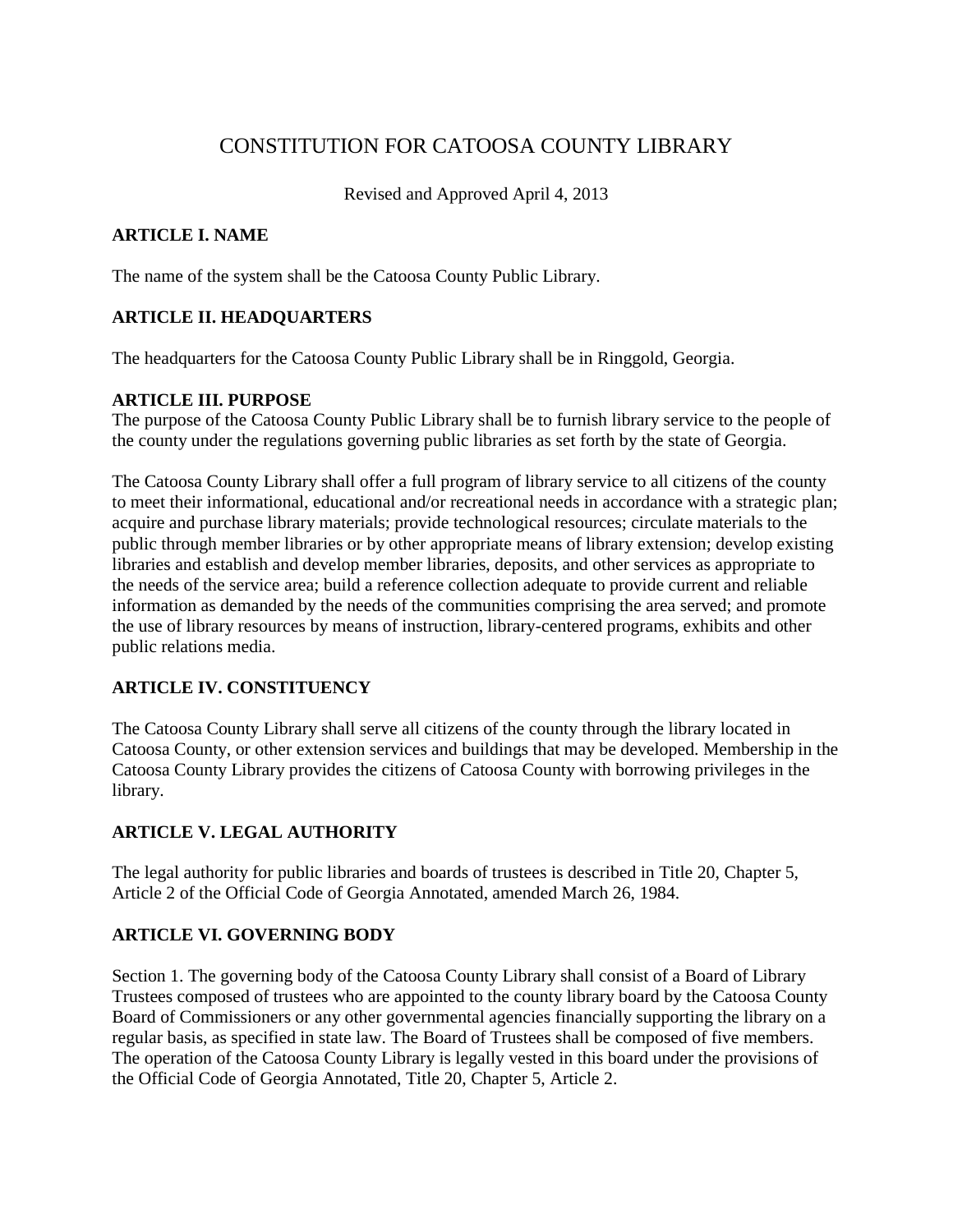Section 2. The term of office shall be four years, with starting and ending dates corresponding to the library's fiscal year, with staggered terms. A member may be reappointed by the Board of Commissioners.2

Section 3. Board members shall receive no compensation but may be reimbursed for any reasonable and necessary expenses incurred in the performance of library business or if stipulated in the terms of any bequest or gift. Membership dues or fees for individual membership of board members in state, regional and national library associations may be paid from operating funds.

Section 4. Vacancies shall be filled in the same manner as appointments are made. If a vacancy occurs prior to the expiration of a trustee's term, the new appointee shall complete the unexpired term.

Section 5. Additional representatives may be added from any library that may affiliate with the Catoosa County Library in the future.

#### **ARTICLE VII. OFFICERS**

Section 1. The officers of the Board of Trustees shall be a chair, a Vice-Chair, and a Secretary/Treasurer elected from those serving on the board. These officers shall perform the duties prescribed by the bylaws and by the parliamentary authority adopted by the board.

Section 2. Nominations shall be made by a committee of three board members appointed by the Chair of the Board. The Chair and/or the Director may serve as one of the members of the nominating committee.

Section 3. The officers shall be elected at the October meeting to serve for two year(s) or until their successors are elected. Their terms of office shall begin at the close of the meeting at which they are elected.

Section 4. The Treasurer, the Director and any members of the staff authorized to handle library funds shall be bonded for an amount commensurate with the amount of funds handled, determined by the board and entered in the minutes, and a copy of the bond filed with the Georgia Public Library **Service** 

Section 5. All federal, state and local funds used for the operation and improvement of the services and facilities of the County Library shall be received by the Treasurer and shall be used in accordance with the budget approved by the board.

#### **ARTICLE VIII. EXECUTIVE COMMITTEE**

An Executive Committee, composed of the officers of the board, shall be entrusted to govern in the name of the board of trustees between meetings of the board.

#### **ARTICLE IX. COMMITTEES**

Standing committees or ad-hoc committees may be appointed by the chair as needed. 3